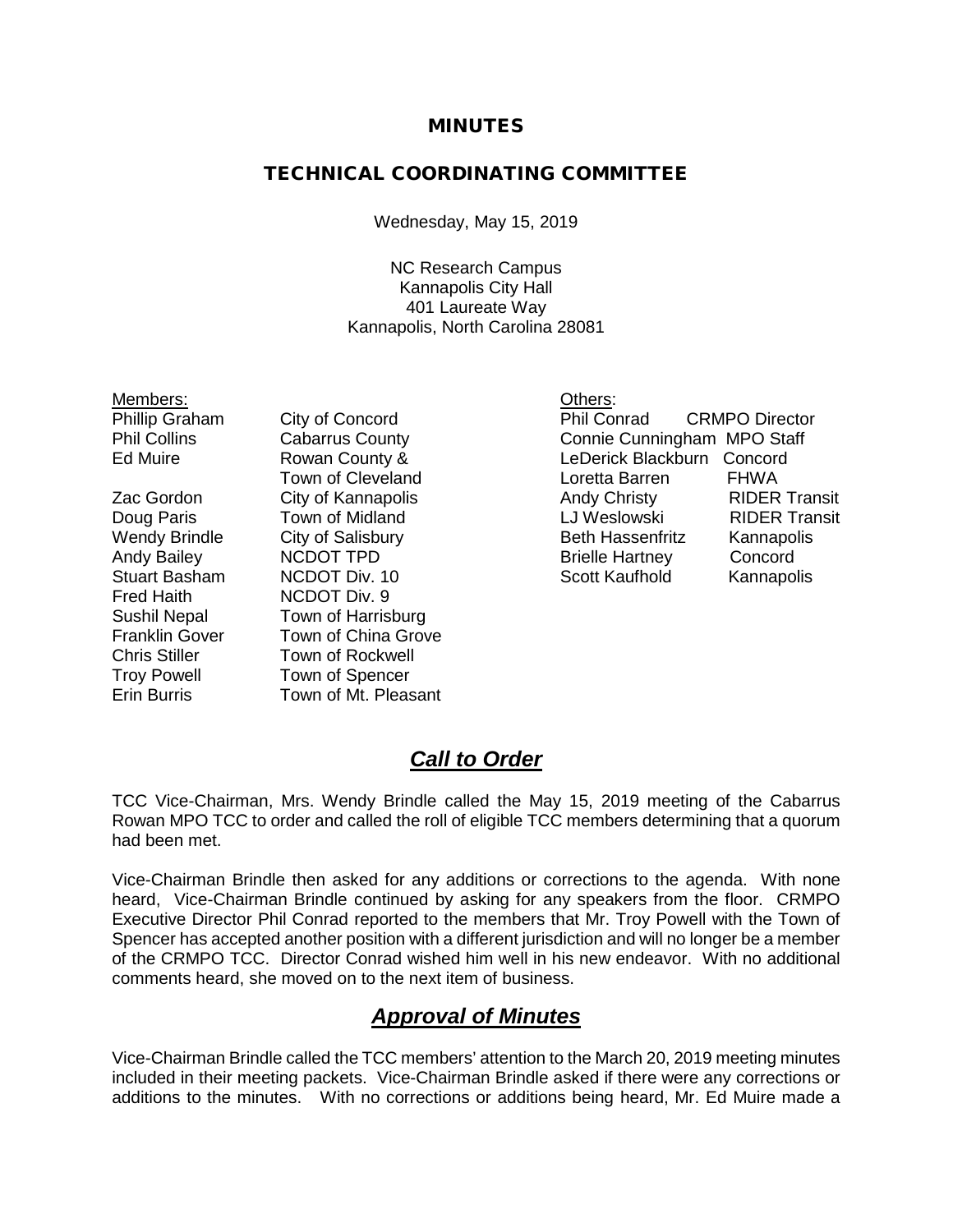motion to approve the minutes as presented. Mr. Chris Stiller seconded the motion and the TCC members followed with a unanimous vote to approve.

## *FY 2018-2027 MTIP Amendment #7*

Director Phil Conrad addressed the TCC members and reported that periodically MPO staff will bring amendments from recent NCDOT Board of Transportation agendas to the TCC for consideration. Phil explained that the first project amendment being brought before them was for project EB-5732, calling for a delay in the construction schedule to FY 2021 for the Bruton Smith Boulevard sidewalk project. He continued on by stating that the second project amendment was for project P-5726, calling for a delay in the construction schedule to FY 2020 for track improvements to the Kannapolis Amtrak Train Station. Director Conrad called members' attention to Item N which was a description of the projects being requested for changes and Attachment #3 in their meeting packets which was a Draft resolution modifying the MTIP.

Once finished with the explanations Director Conrad asked if there were any questions. With no questions or comments heard, Mr. Zac Gordon made a motion to forward Amendment # 7 to the TAC for their consideration and Mr. Ed Muire seconded the motion. The motion passed unanimously.

## *Resolution Supporting Light Rail*

Director Phil Conrad reported to the TCC members that the City of Concord has been tracking the construction of the light rail in northeast Charlotte for a number of years. Beginning in 2003 the City of Concord and the CRMPO had budgeted funds for extending the Major Investment Study (MIS) into Cabarrus County. This was done due to the close proximity of the final proposed transit station across I-485. Phil continued on by saying that the light rail or Blue Line extension opened recently and that the Charlotte Area Transit System (CATS) is beginning to look at other corridors and extensions. Phil then called members' attention to Attachment #4, a Draft Resolution Supporting Light Rail into Concord and Cabarrus County. Phil closed in stating that the City's of Concord and Kannapolis and Cabarrus County have already passed similar resolutions of support.

TCC members individually read the Draft Resolution and some Cabarrus County jurisdiction representatives questioned whether the Resolution should include Concord specifically or should it call attention to Cabarrus County only so that all jurisdictions in Cabarrus County would be implied. After discussions, by consensus it was determined to have the resolution pertain and reference Cabarrus County only without specifying individual jurisdictions. It was also mentioned to include in the sixth item of the resolution, a Whereas after the wording \$3.5 billion.

With no further discussion or questions, Mr. Doug Paris made a motion to recommend that the CRMPO TAC consider endorsing the resolution supporting extension of the Light Rail into Cabarrus County. Mr. Phillip Graham seconded the motion and the members voted unanimously to approve.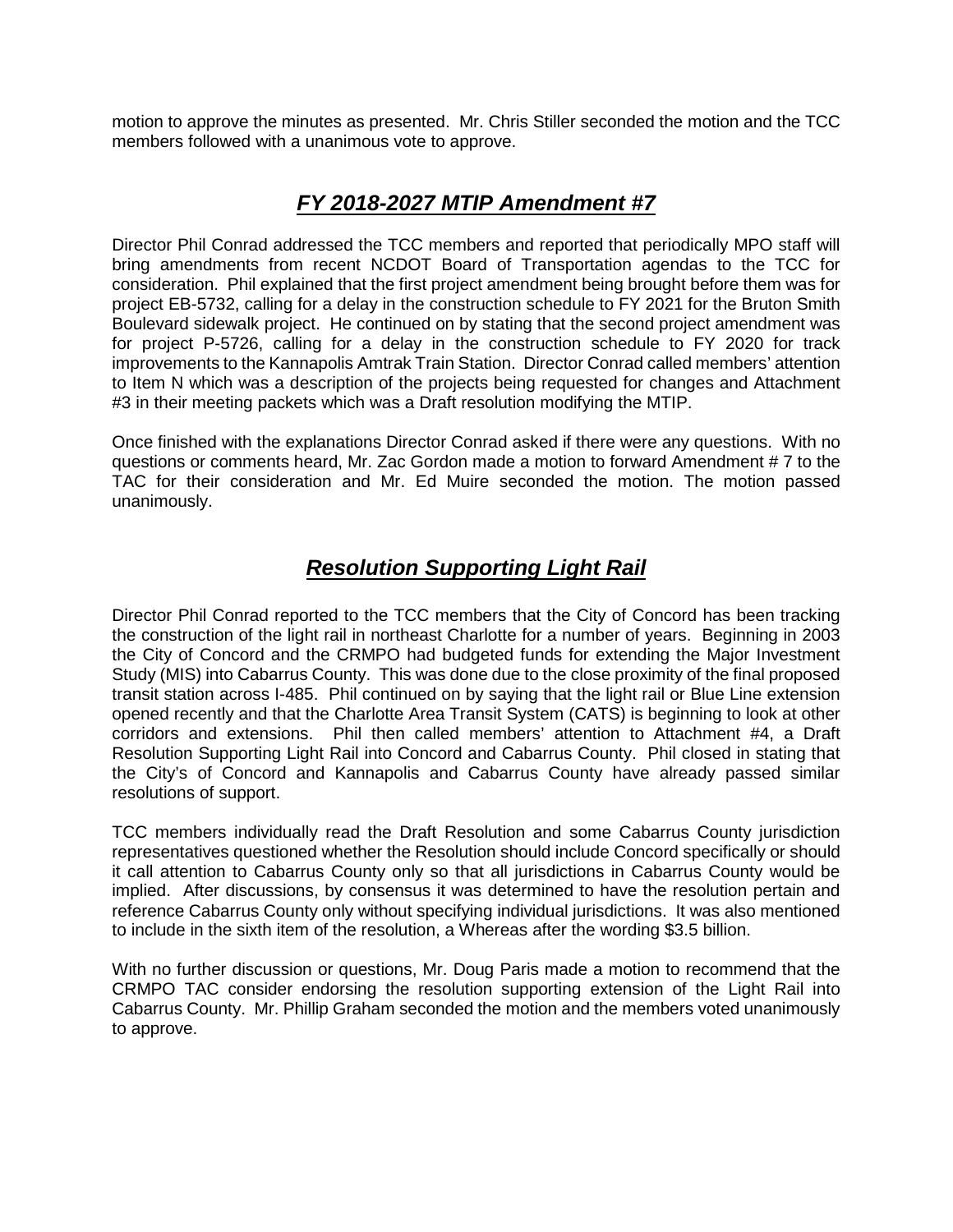# *Reports/CRMPO Business*

**Local Reports - MPO/TPD/NCDOT Division 9 & 10** – Mr. Stuart Basham, representative for Division 10 provided the TCC members with a spreadsheet listing Division 10 updates. Stuart provided updates on projects I-3802B I-85, U-3440, U-4910 A and B, U-5806 and B-5123. He also informed the TCC members that Bike and Pedestrian project grants are available and that applications are due on or before August 2, 2019. Stuart also provided the TCC members with updates on the project schedule changes for Mallard Creek widening, NC 73 widening, and Poplar Tent Road widening that would be reflected in a 2045 MTP amendment as part of the TIP adoption later this calendar year.

Mr. Fred Haith, representing Division 9 reported he had nothing to add to the spreadsheet of updates from Division 9 included in their meeting packets. He offered to answer any questions after the meeting concluded.

Mr. Andy Bailey, NCDOT TPD reported to the TCC members that the CRMPO CTP had been approved and adopted.

**STBG Projects and Funding Swap** – Phil reviewed the minutes of the last CRMPO TAC meeting regarding the funding swap for the TCC members. He continued by calling TCC members' attention to a memo from Mr. Bobby Lewis, COO of NCDOT regarding the funding swap as well as a memo from Mr. Van Argabright, NCDOT Director of Planning and Programing regarding the release of the 2020-2029 STIP. After discussion it was decided by consensus of the members to designate a subcommittee to discuss STBG remaining funds and create a methodology to select projects to make use of the remaining funds. Phil will relay this information to the CRMPO TAC at their next meeting.

**NCAMPO Conference Report** – Phil reported that there were over 600 attendees at this year's NCAMPO Conference and that the conference provided all with a lot of good information. He highlighted the presentations provided on the NC Moves, the NC Rail Plan and the NC First Commission.

**2018 Base Year Update –** Director Phil Conrad reported to the TCC members that work is underway on the 2018 Base Year Update. The work involves gathering up to date employment data, school enrollment data and as well as population information. Phil noted that getting school enrollment data is the biggest challenge.

**CTP –** Phil reported that the CTP is an always evolving process and work continues on it.

**P6.0 Project Input Forms and Subcommittee-** It was determined by consensus that the subcommittee formed to address the STBG funding projects would also work on the P6.0 project input forms.

**NC Moves 2050 Presentation -** Ms. Natasha Earle-Young, NCDOT TPD provided a power point presentation on the NC Moves 2050 program. Ms. Earle-Young reviewed all forms of transportation including Aviation, Ferry and Ports, Highways, Pedestrian and Bicycle, Public Transportation and Rail. Her presentation was very informative providing data on each mode